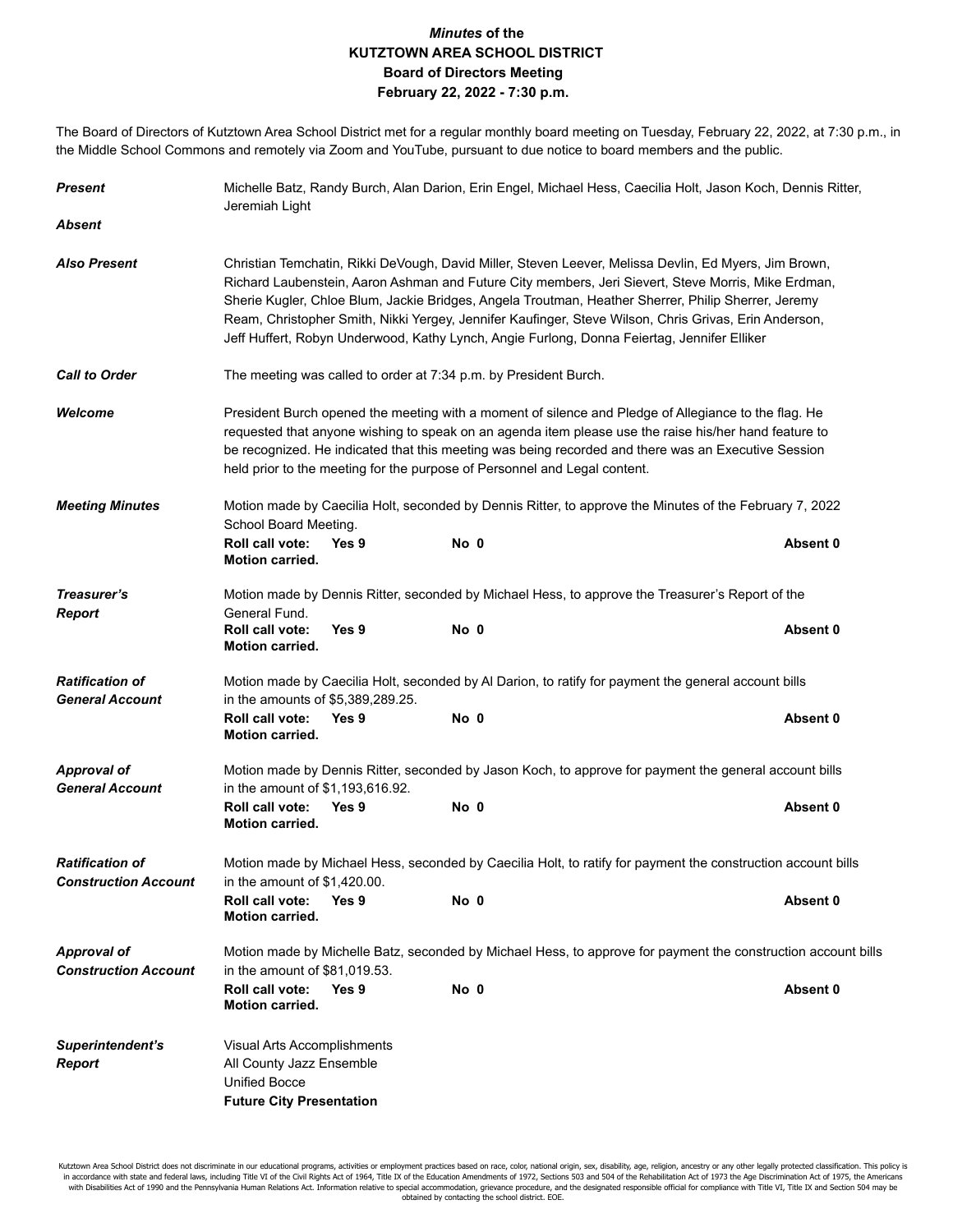| <b>BCIU</b><br>BCIU is entertaining their 50th Anniversary this year. The committee was presented an overview<br>of the BCIU programs it oversees. The committee approved an MOU and CBA as well as some<br>hires and terminations and ratified agreements.<br><b>BCTC</b><br>The committee was presented a proposed Operating Budget with a 2.8% increase for Kutztown.<br>The proportionate cost for Kutztown Area School District is 3.84%<br>P&C<br>The committee reviewed policies brought to the board for first reading tonight. Herr Hadley proposed<br>the Germany trip be postponed until next year. Mrs. Devlin presented a Curriculum Council plan.<br>ECC&<br>A Feasibility Study Proposal to better utilize space and money was presented. The committee<br><b>Facilities</b><br>discussed reducing the number of HS master keys, received a music storage update,<br>and was presented a proposal for a van replacement. The committee also received an update on<br>winter sports and wrap-ups.<br><b>TCC</b><br>No report.<br>Personnel<br>Motion made by Dennis Ritter, seconded by Jason Koch, to approve the following personnel items:<br>The approval of the following Eshelman bus/van drivers for the 2021-2022 school year effective immediately:<br>1.<br>Melissa M. Kopicz<br>Carl D. Whittenberg<br>The acceptance, with regret, of the resignation due to retirement of Elaine F. Stoudt, Custodian at Kutztown<br>2.<br>Elementary School, effective May 27, 2022.<br>The approval of Tammy Haring as a long-term substitute at Kutztown Area High School as a special education<br>3.<br>teacher retroactive to February 9, 2022 until approximately April 29, 2022 at Bachelor's, Step 1, of the<br>KATA/KASD contract.<br>The approval of Janelle Loeb as a long-term substitute at Kutztown Area Middle School as an 7th grade reading<br>4.<br>teacher retroactive to February 3, 2022 through April 8, 2022 at Bachelor's, Step 1, of the KATA/KASD contract.<br>The approval of Nicole DeLong, retroactive to January 17, 2022 as needed for lesson planning, at the curriculum<br>5.<br>rate of \$27.00 per hour per the KATA collective bargaining agreement.<br>The approval of Shelby Schwoyer as a substitute teacher for the 2021-2022 school year retroactive to August<br>6.<br>24, 2021, at her current daily rate.<br>The approval of Mathias Warmkessel as a part-time substitute custodian effective February 14, 2022 at a rate of<br>7.<br>\$11.00 per hour.<br>The approval of the following coaches, advisors, and stipends for the 2021-2022 school year:<br>8.<br>Spring Track/Field (KU Intern for MS/HS)<br><b>VOLUNTEER</b><br>Antaun Lloyd, Jr<br>Tamaj Coleman<br>Spring Track/Field (KU Intern for MS/HS)<br>VOLUNTEER<br>Khalif Holliday<br>Spring Track/Field (KU Intern for MS/HS)<br><b>VOLUNTEER</b><br><b>Richard Herbst</b><br>Spring Tennis - Boys<br><b>VOLUNTEER</b><br>Kelley Neyhart<br>Spring Track/Field Coach<br><b>VOLUNTEER</b><br>Caleb Baukman<br>Spring Track/Field Coach<br><b>VOLUNTEER</b><br>Amanda Potteiger<br>Spring Track/Field Coach<br><b>VOLUNTEER</b><br>Ally Tama<br>Spring Track/Field Coach<br><b>VOLUNTEER</b><br>Angela Corrado<br>Spring Track/Field Coach<br><b>VOLUNTEER</b><br><b>Skylar Miller</b><br>Spring Track/Field Coach<br><b>VOLUNTEER</b><br>Harrison Beil<br><b>Volleyball Coach</b><br><b>VOLUNTEER</b><br><b>Shelby Brett</b><br>Spring Track/Field HS Assistant Coach<br>\$2520<br>Kelsey Yob<br>Spring Track/Field HS Assistant Coach<br>\$2300<br>Michael Aboulhouda<br>Spring Track/Field HS Assistant Coach<br>\$2320<br>Kathleen Silverman<br>Spring Track/Field HS Assistant Coach<br>\$2300<br>Kirsten Paxson | <b>Board Committee</b> | <b>PSBA</b>     | No report. |                                          |                    |  |  |
|------------------------------------------------------------------------------------------------------------------------------------------------------------------------------------------------------------------------------------------------------------------------------------------------------------------------------------------------------------------------------------------------------------------------------------------------------------------------------------------------------------------------------------------------------------------------------------------------------------------------------------------------------------------------------------------------------------------------------------------------------------------------------------------------------------------------------------------------------------------------------------------------------------------------------------------------------------------------------------------------------------------------------------------------------------------------------------------------------------------------------------------------------------------------------------------------------------------------------------------------------------------------------------------------------------------------------------------------------------------------------------------------------------------------------------------------------------------------------------------------------------------------------------------------------------------------------------------------------------------------------------------------------------------------------------------------------------------------------------------------------------------------------------------------------------------------------------------------------------------------------------------------------------------------------------------------------------------------------------------------------------------------------------------------------------------------------------------------------------------------------------------------------------------------------------------------------------------------------------------------------------------------------------------------------------------------------------------------------------------------------------------------------------------------------------------------------------------------------------------------------------------------------------------------------------------------------------------------------------------------------------------------------------------------------------------------------------------------------------------------------------------------------------------------------------------------------------------------------------------------------------------------------------------------------------------------------------------------------------------------------------------------------------------------------------------------------------------------------------------------------------------------------------------------------------------------------------------------------------------------------------------------------------------------------------------------------------------------------------------------------------------------------------------------------------------------------------------------------------------------------------------------------------------------------------------------------------------------------------------------------------------------------------------------------------------------------------------------------------------|------------------------|-----------------|------------|------------------------------------------|--------------------|--|--|
|                                                                                                                                                                                                                                                                                                                                                                                                                                                                                                                                                                                                                                                                                                                                                                                                                                                                                                                                                                                                                                                                                                                                                                                                                                                                                                                                                                                                                                                                                                                                                                                                                                                                                                                                                                                                                                                                                                                                                                                                                                                                                                                                                                                                                                                                                                                                                                                                                                                                                                                                                                                                                                                                                                                                                                                                                                                                                                                                                                                                                                                                                                                                                                                                                                                                                                                                                                                                                                                                                                                                                                                                                                                                                                                                          |                        |                 |            |                                          |                    |  |  |
|                                                                                                                                                                                                                                                                                                                                                                                                                                                                                                                                                                                                                                                                                                                                                                                                                                                                                                                                                                                                                                                                                                                                                                                                                                                                                                                                                                                                                                                                                                                                                                                                                                                                                                                                                                                                                                                                                                                                                                                                                                                                                                                                                                                                                                                                                                                                                                                                                                                                                                                                                                                                                                                                                                                                                                                                                                                                                                                                                                                                                                                                                                                                                                                                                                                                                                                                                                                                                                                                                                                                                                                                                                                                                                                                          |                        |                 |            |                                          |                    |  |  |
|                                                                                                                                                                                                                                                                                                                                                                                                                                                                                                                                                                                                                                                                                                                                                                                                                                                                                                                                                                                                                                                                                                                                                                                                                                                                                                                                                                                                                                                                                                                                                                                                                                                                                                                                                                                                                                                                                                                                                                                                                                                                                                                                                                                                                                                                                                                                                                                                                                                                                                                                                                                                                                                                                                                                                                                                                                                                                                                                                                                                                                                                                                                                                                                                                                                                                                                                                                                                                                                                                                                                                                                                                                                                                                                                          |                        |                 |            |                                          |                    |  |  |
|                                                                                                                                                                                                                                                                                                                                                                                                                                                                                                                                                                                                                                                                                                                                                                                                                                                                                                                                                                                                                                                                                                                                                                                                                                                                                                                                                                                                                                                                                                                                                                                                                                                                                                                                                                                                                                                                                                                                                                                                                                                                                                                                                                                                                                                                                                                                                                                                                                                                                                                                                                                                                                                                                                                                                                                                                                                                                                                                                                                                                                                                                                                                                                                                                                                                                                                                                                                                                                                                                                                                                                                                                                                                                                                                          |                        |                 |            |                                          |                    |  |  |
|                                                                                                                                                                                                                                                                                                                                                                                                                                                                                                                                                                                                                                                                                                                                                                                                                                                                                                                                                                                                                                                                                                                                                                                                                                                                                                                                                                                                                                                                                                                                                                                                                                                                                                                                                                                                                                                                                                                                                                                                                                                                                                                                                                                                                                                                                                                                                                                                                                                                                                                                                                                                                                                                                                                                                                                                                                                                                                                                                                                                                                                                                                                                                                                                                                                                                                                                                                                                                                                                                                                                                                                                                                                                                                                                          |                        |                 |            |                                          |                    |  |  |
| Neil Thomas<br>Spring Track/Field MS Assistant Coach<br>\$2300<br><b>Personnel is Approved Pending Receipt of All Mandated Credentials.</b>                                                                                                                                                                                                                                                                                                                                                                                                                                                                                                                                                                                                                                                                                                                                                                                                                                                                                                                                                                                                                                                                                                                                                                                                                                                                                                                                                                                                                                                                                                                                                                                                                                                                                                                                                                                                                                                                                                                                                                                                                                                                                                                                                                                                                                                                                                                                                                                                                                                                                                                                                                                                                                                                                                                                                                                                                                                                                                                                                                                                                                                                                                                                                                                                                                                                                                                                                                                                                                                                                                                                                                                              |                        | Roll call vote: | Yes 9      | Spring Track/Field MS Head Coach<br>No 0 | \$2680<br>Absent 0 |  |  |
|                                                                                                                                                                                                                                                                                                                                                                                                                                                                                                                                                                                                                                                                                                                                                                                                                                                                                                                                                                                                                                                                                                                                                                                                                                                                                                                                                                                                                                                                                                                                                                                                                                                                                                                                                                                                                                                                                                                                                                                                                                                                                                                                                                                                                                                                                                                                                                                                                                                                                                                                                                                                                                                                                                                                                                                                                                                                                                                                                                                                                                                                                                                                                                                                                                                                                                                                                                                                                                                                                                                                                                                                                                                                                                                                          |                        | Motion carried. |            |                                          |                    |  |  |

Kutztown Area School District does not discriminate in our educational programs, activities or employment practices based on race, color, national origin, sex, disability, age, religion, ancestry or any other legally prote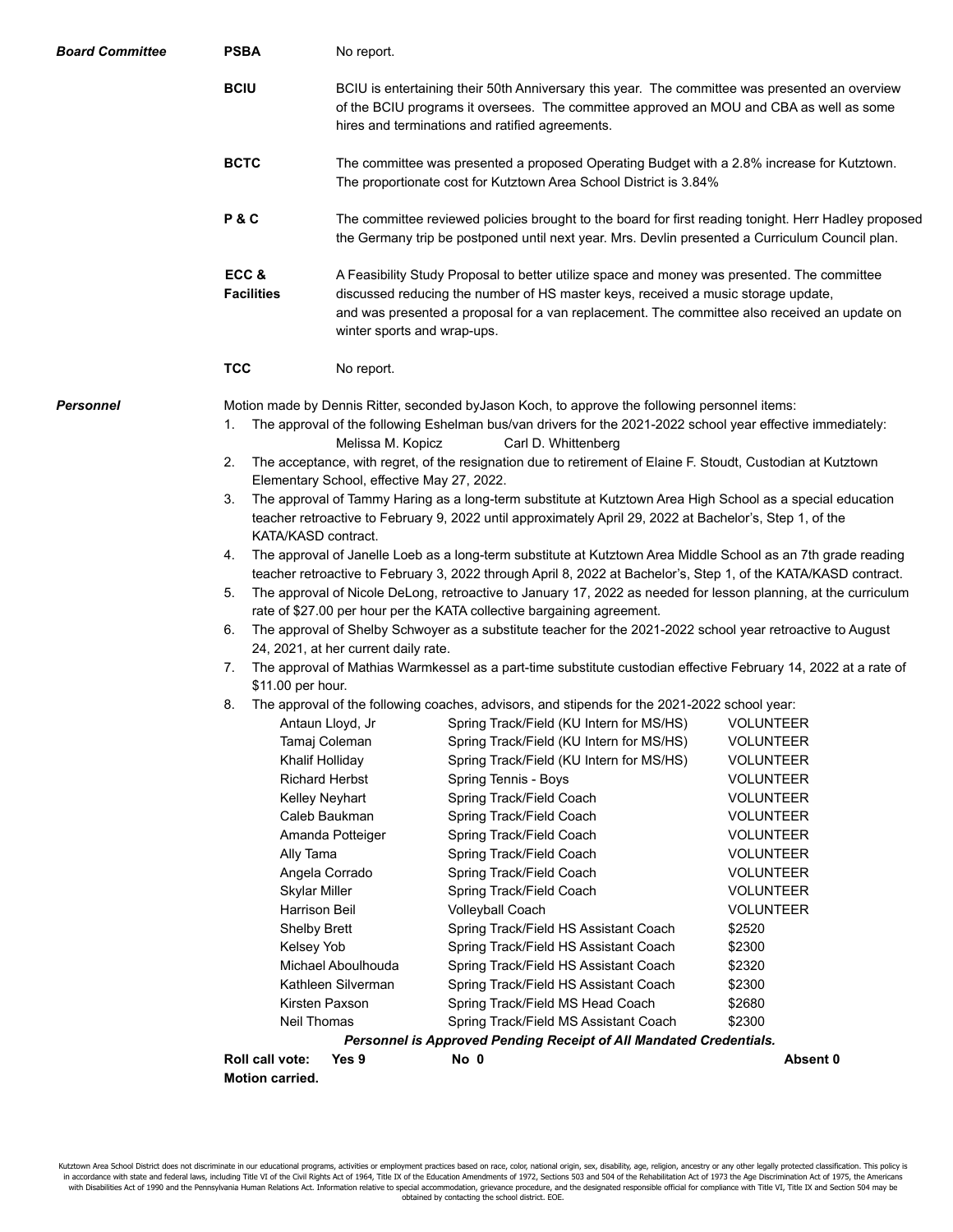|                                                          | Motion made by Michael Hess, seconded by Jeremiah Light, to accept, with regret, the retirement of Mr. David Miller,<br>Business Administrator, effective June 30, 2022.                                                               |                                                                  |      |                                                                                                                                                                                                                                                         |          |  |
|----------------------------------------------------------|----------------------------------------------------------------------------------------------------------------------------------------------------------------------------------------------------------------------------------------|------------------------------------------------------------------|------|---------------------------------------------------------------------------------------------------------------------------------------------------------------------------------------------------------------------------------------------------------|----------|--|
|                                                          | Roll call vote:<br>Motion carried.                                                                                                                                                                                                     | Yes 9                                                            | No 0 |                                                                                                                                                                                                                                                         | Absent 0 |  |
| <b>Policy Maintenance</b>                                | Statement.                                                                                                                                                                                                                             |                                                                  |      | Motion made by Dennis Ritter, seconded by Al Darion, to approve the first reading of Policy 101 - Mission                                                                                                                                               |          |  |
|                                                          | 101 - Mission Statement.                                                                                                                                                                                                               |                                                                  |      | Motion made by Dennis Ritter, seconded by Al Darion, to table the motion to approve the first reading of Policy                                                                                                                                         |          |  |
|                                                          | Roll call vote:<br>Motion tabled.                                                                                                                                                                                                      | Yes 8                                                            |      | No 1 (Holt)                                                                                                                                                                                                                                             | Absent 0 |  |
|                                                          | Motion made by Al Darion, seconded by Jason Koch, to approve the first reading of the following policies:<br>Policy 201 - Admission of Students<br>Policy 610 - Purchases Subject to Bid/Quotation<br>Policy 611 - Purchasers Budgeted |                                                                  |      |                                                                                                                                                                                                                                                         |          |  |
|                                                          | Roll call vote:<br><b>Motion carried.</b>                                                                                                                                                                                              | Yes 9                                                            | No 0 |                                                                                                                                                                                                                                                         | Absent 0 |  |
| <b>Contract Extension</b>                                | Roll call vote:                                                                                                                                                                                                                        | subject to the terms and conditions of the contract.<br>Yes 9    | No 0 | Assistant Superintendent Motion made by Dennis Ritter, seconded by Michael Hess, to approve the contract extension for Dr. Steven<br>Leever as Assistant Superintendent for a term of four years, effective October 23, 2022, at a salary of \$150,000, | Absent 0 |  |
|                                                          | <b>Motion carried.</b>                                                                                                                                                                                                                 |                                                                  |      |                                                                                                                                                                                                                                                         |          |  |
| 2022-23 Support Staff &<br><b>Admin Holiday Schedule</b> | Administration Holiday Schedule.<br>Roll call vote:<br><b>Motion carried.</b>                                                                                                                                                          | Yes 9                                                            | No 0 | Motion made by Michael Hess, seconded by Erin Engel, to approve the 2022-2023 Support Staff/                                                                                                                                                            | Absent 0 |  |
| <b>Conference Request</b>                                | Roll call vote:<br><b>Motion carried.</b>                                                                                                                                                                                              | Springs, PA on April 3-6, 2022 at a cost of \$1,433.64.<br>Yes 9 | No 0 | Motion made by Caecilia Holt, seconded by Michael Hess, to approve the conference request for employee<br>#2103 to attend the Pennsylvania Federal Programs Coordinators (PAFPC) Annual Conference in Seven                                             | Absent 0 |  |
| <b>El Associates</b><br><b>Feasibility Study</b>         |                                                                                                                                                                                                                                        |                                                                  |      | Motion made by Michael Hess, seconded by Erin Engel, to approve the proposal from El Associates to conduct<br>a feasibility study including all Kutztown Area School District buildings for a cost of \$7,500.                                          |          |  |
|                                                          | Roll call vote:<br>Motion carried.                                                                                                                                                                                                     | Yes 9                                                            | No 0 |                                                                                                                                                                                                                                                         | Absent 0 |  |
| <b>Van Purchase</b>                                      | Roll call vote:<br>Motion carried.                                                                                                                                                                                                     | Yes 9                                                            | No 0 | Motion made by Michael Hess, seconded by Jeremiah Light, to approve the purchase of a new van at a cost not<br>to exceed \$60,000 when one becomes available from an approved vendor.                                                                   | Absent 0 |  |
| <b>Boiler Loop Service</b><br>Contract                   | Guardian CSC.                                                                                                                                                                                                                          |                                                                  |      | Motion made by Dennis Ritter, seconded by Caecilia Holt, to approve the 1-year service agreement with                                                                                                                                                   |          |  |
|                                                          | Roll call vote:<br><b>Motion carried.</b>                                                                                                                                                                                              | Yes 9                                                            | No 0 |                                                                                                                                                                                                                                                         | Absent 0 |  |
| <b>Server Protection</b><br>Agreement                    | server protection.                                                                                                                                                                                                                     |                                                                  |      | Motion made by Michael Hess, seconded by Jason Koch, to approve the contract with Crowdstrike to provide                                                                                                                                                |          |  |
|                                                          | Roll call vote:<br><b>Motion carried.</b>                                                                                                                                                                                              | Yes 9                                                            | No 0 |                                                                                                                                                                                                                                                         | Absent 0 |  |

Kutztown Area School District does not discriminate in our educational programs, activities or employment practices based on race, color, national origin, sex, disability, age, religion, ancestry or any other legally prote